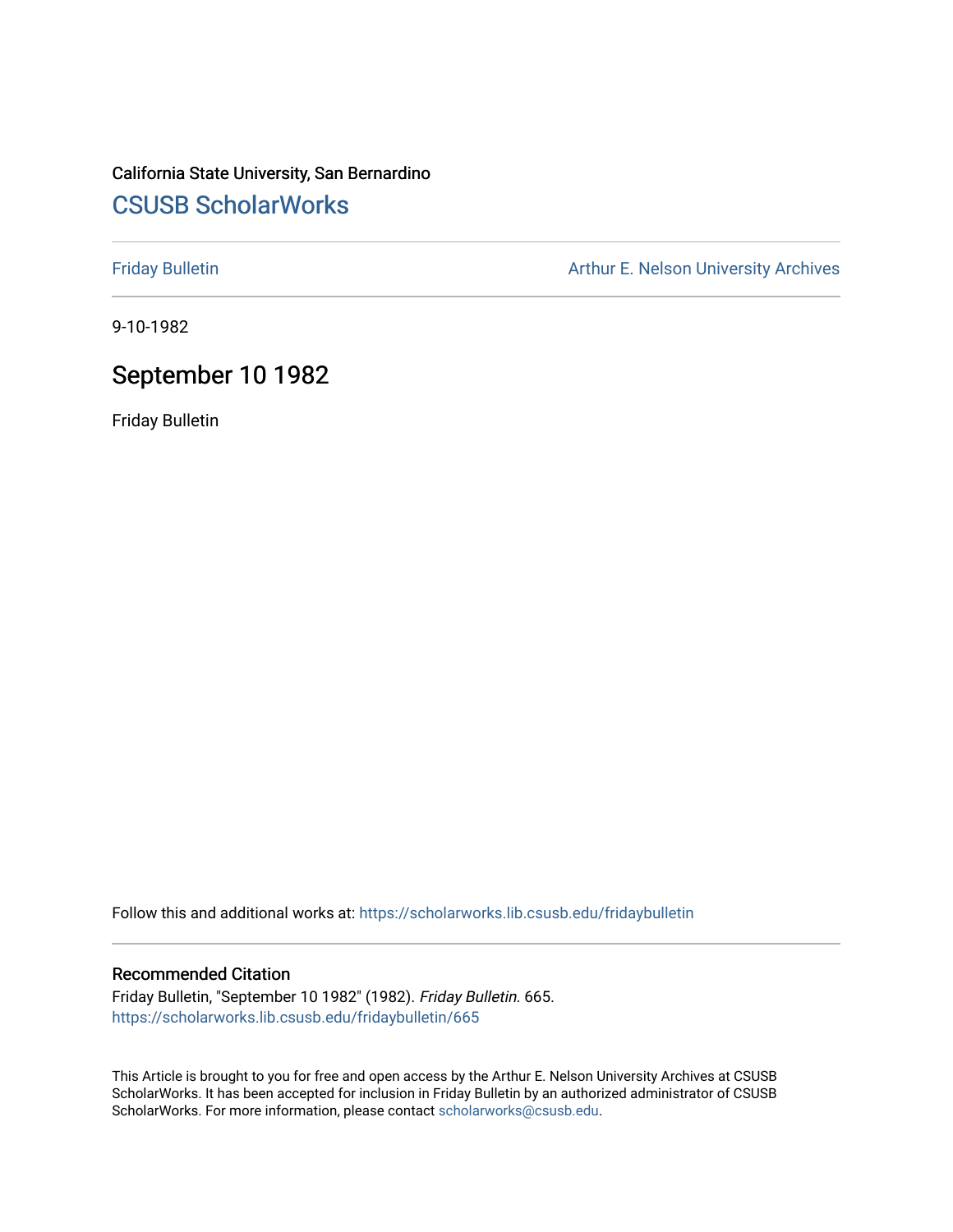



September 10, 1982

BOARD OF TRUSTEES To SELECT PRESIDENT

The new president of Cal State, San Bernardino will be selected by the Board of Trustees during a closed session beginning at 3 p.m., Tuesday, at the CSU headquarters in Long Beach. Announcements of the Board action

will be made immediately following the session, estimated at approximately 6 p.m. A special Bulletin on the new president will be distributed on campus Wednesday morning

The four finalists for the presidency are: Dr. Robert 0. Bess, assistant vice chancellor, academic affairs, CSU; Dr. Anthony H. Evans, provost and vice president for academic affairs. Eastern Michigan University, Ypsilanti; Dr. Kala Mays Stroup, vice president for academic affairs, Emporia Stat® **University,** Kansas: and **Dr.** Judith Ann Sturnick, vice president for academic affairs, Southwest State University, Marshall, Minn. $\cdot$ 

Drs. Bess and Stroup visited campus Wednesday and Thursday. Dr. Evans is on campus today. Dr. Sturnick was here in July and will not return to campus before the Trustees' selection is made.

NEW SCHOOL YEAR Cal State, San Bernardino will begin its 18th year Monday, BEGINS MONDAY with a week of orientation and advising for faculty and stu-<br>REGINS MONDAY dants Although applications are still being assented from dents. Although applications are still being accepted from prospective students, enrollment is expected to be about 5000 students for the fall quarter.

Eighteen new faculty members will be welcomed at the general faculty meeting, which traditionally launches the new year. Vice President Gerald Scherba will preside at the meeting, to begin at 9:30 a.m. in the Recital Hall.

New faculty orientation is scheduled for 1:30 p.m., Monday in the Lower Commons. Also on Monday will be a pre-orientation meeting for freshman advising from I to 3 p.m. in the Student Union.

Tuesday's events include a meeting of new faculty advisors from 10 to 10:50 a.m. and a meeting of all faculty on advisement and academic regulations from 11 to 11:50 a.m., both in the Recital Hall. Department and school meetings will be that afternoon from 1-A. Students will begin moving into the residence halls at 1 p.m. Tuesday. An orientation program for residents and parents is scheduled from 6 to 7 p.m., Tuesday.

Freshman orientation will be from  $8$  a.m. to  $4$  p.m., followed by transfer student orientation from 7 to 9 p.m., Wednesday, in the Student Union. Academic advisement for all students is Thursday and Friday. Faculty must be available in their offices for at least seven hours between 8:30 a.m. and 8:30 p.m., Thursday, and from 8:30 a.m. to 3:30 p.m., Friday. Closing the week's activities will be a reception honoring the new faculty from 5 to 7 p.m., Friday, in the Commons.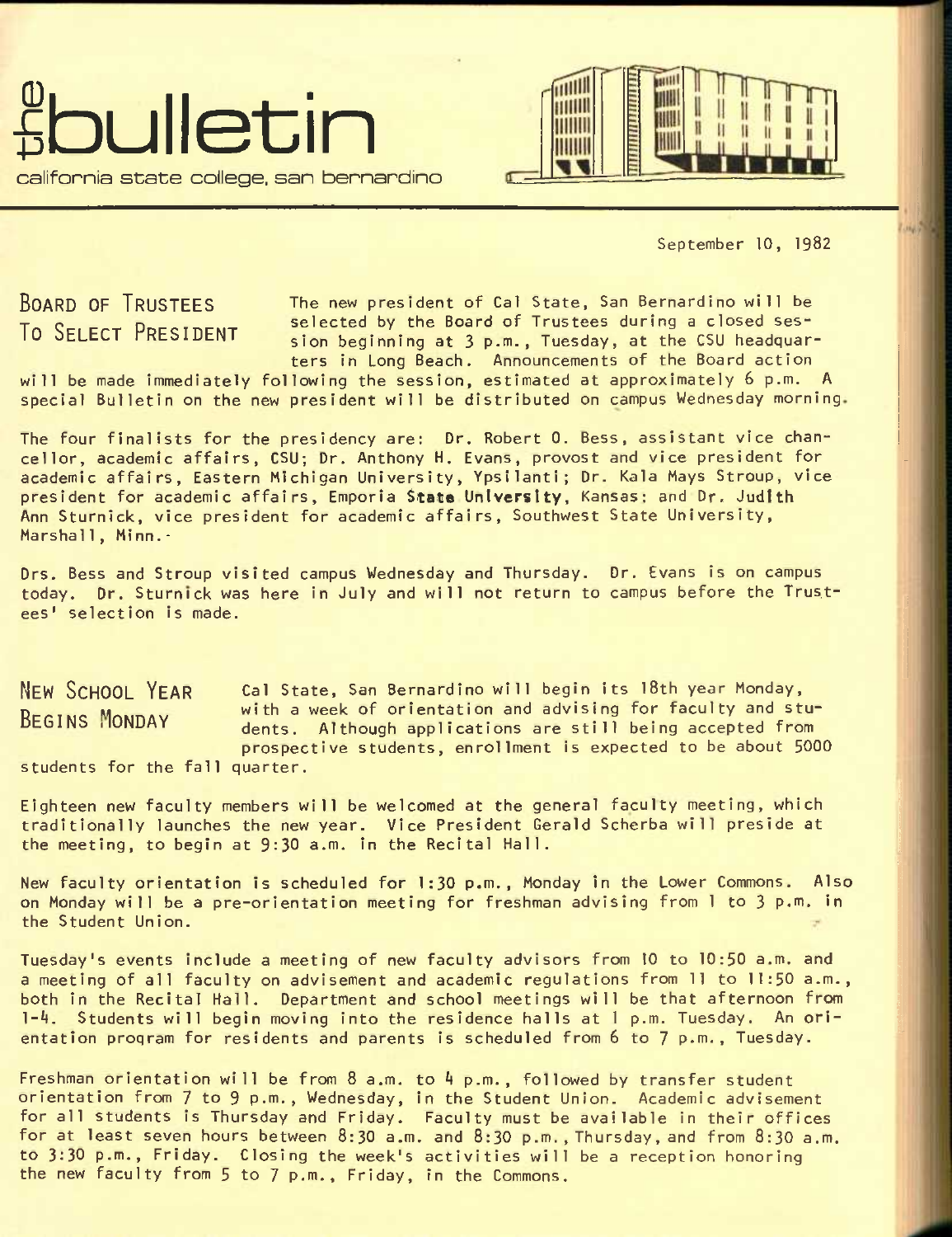# THE CHANCELLOR

A MESSAGE FROM chancellor W. Ann Reynolds, who assumed the helm of the CSU system Sept. 1, has issued the following message to all faculty, staff and students:

"The California State University has progressed from infancy through adolescence and into maturity. Excellence is now our hallmark. But the time for new beginnings never passes. I believe firmly that as we build upon what has already been achieved, fresh challenges abound.

"On assuming my responsibilities as chancellor, I ask that you join with me in bringing new laurels to The California State University.

"I issue this invitation despite the fact that, owing to California's difficult fiscal condition, CSU budget appropriations in the 1982-83 academic year may be the most stringent ever. I recognize that some programs of great value have had to be curtailed. Be assured that I shall work diligently with the Board of Trustees and state government leaders to help overcome such deficiencies—but we must recognize that easy, painless solutions are plainly not at hand.

"I am privileged to have been appointed by a Board of Trustees committed to continuing the high standards of excellence attained by The California State University. I now look forward to visiting each campus and benefiting from your insights and recommendations."

# REMINDER OF FEE INCREASES GIVEN

To help meet the 1982-83 CSU support budget, the transcript fee and the late registration fee have been increased. The transcript fee, formerly \$2, is now \$4. The late registration fee has been increased from \$20 to \$25-

In addition, beginning this fall, a new State University fee of \$50 per quarter for students taking six or more units and \$16 for students taking less than six units will be added to other charges. Because of the emergency surcharge added last year, however, this fee increase amounts to only about \$30 per year for full-time students.

An increase in the application fee to \$30 will be considered by the Board of Trustees at its meeting Tuesday. The current fee is \$25.

PHOTO EXHIBIT OF COLLEGE DISPLAYED IN LONG BEACH

"Cal State Close-Up," a photo exhibit by Carey Van Loon (Audio-Visual), will be on display Sept. 14 through Oct. 15 on the first floor of the CSU headquarters in Long Beach. Featuring the people at Cal

State, the exhibit was displayed this summer in the Pfau Library.

The California State College, San Bernardino BULLETIN is published Fridays by the Public Affairs Office, AD 117, extension 7558. items for publication should be received in writing by noon Tuesday.

Edna Steinman, Director of Public Affairs Editor . . . . Jill Scanlan Calendar I tems . . . . Ruth Moran Printed in the Duplicating Center Volume 18 Issue 2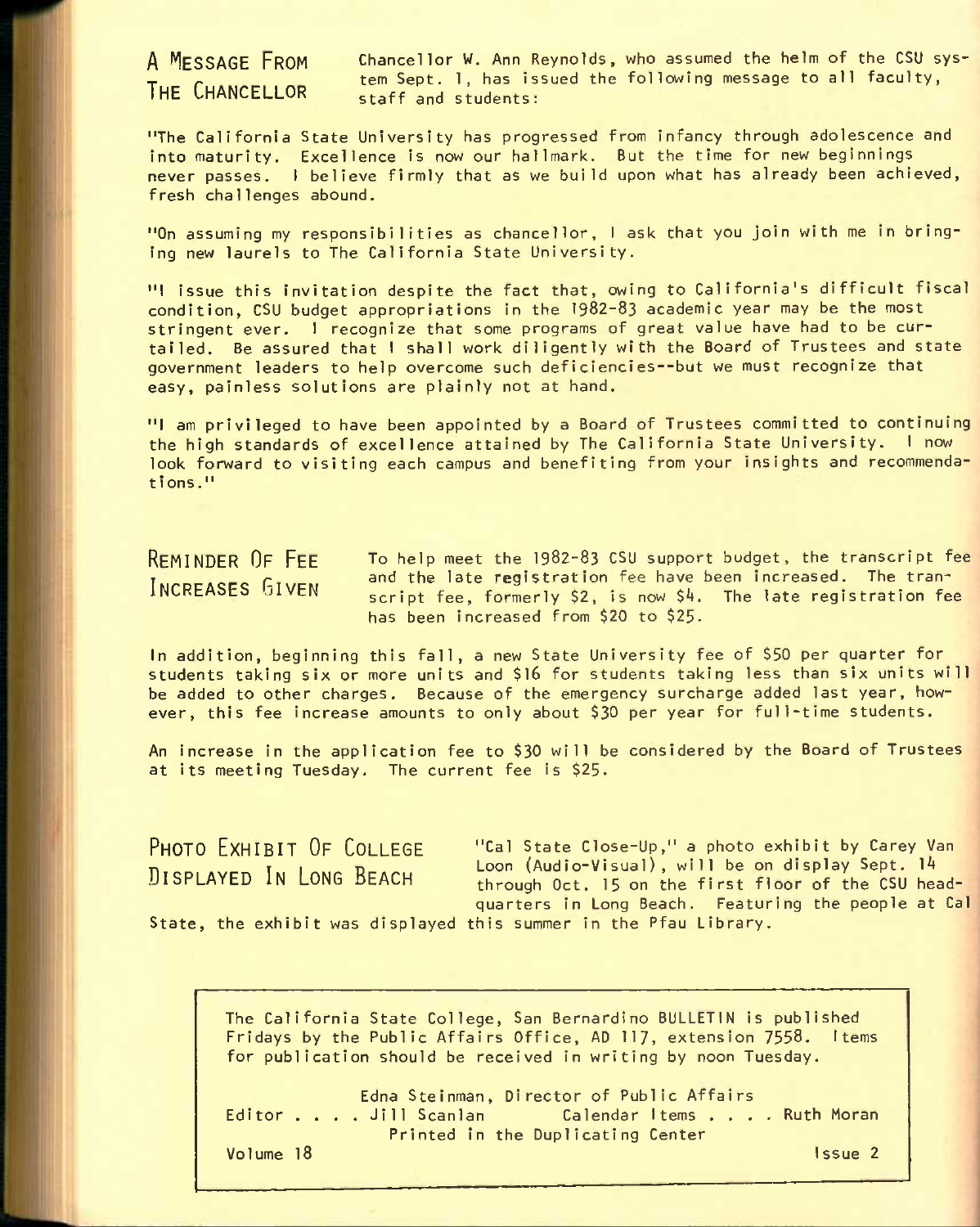SEASON TICKETS AVAILABLE Three 20th century plays will be presented by the FOR THEATRE PRODUCTIONS Players of the Pear Garden during the 1982-83 season. All performances will begin at 8:15 p.m. in the Theatre.

The season will begin with Maxwell Anderson's "Joan of Lorraine" Nov. 11-13 and 16- 20, to be directed by Dr. William Slout. Actor/playwright Harry Cauley, whose play "Next Time for Real" premiered on campus last year, will appear in Peter Shaffer's "Equus" on Feb. 24-26 and March 1-5. Dr. Amanda Sue Rudisill will direct. Dr. Ronald Barnes will direct "Amphitryon 38" by Jean Giraudoux on May 26-28 and May 31- June 4.

Season tickets are \$9.50 general,  $$4.50$  students and senior citizens. For a  $$35$ contribution, a supporter will become a Patron and will receive two season tickets and a tax deduction of \$26. Individual tickets will cost \$4.25 general, \$2 students and senior citizens. Season tickets are available through the Theatre Arts Department, Ext. 7452.

DR, ACKLEY RECEIVES Dr. Richard Ackley (Political Science) has received a \$300 GRANT FOR CLASS \$300 grant from the National Strategy Information Center, a private foundation for improving and supporting the study of national security affairs. The money will pro-

vide specialized teaching materials and lectures that are part of Dr. Ackley's course "International Security and Defense Strategy," which is offered in the spring.

STUDENT UNION The Student Union will open Monday, with temporary hours of 8 OPENS MONDAY  $a.m.$  to 4:30 p.m., Monday, Tuesday, Wednesday and Friday, and 8 to 12:30 a.m., Thursday.

Beginning Monday, Sept. 20, the Pub and Snack Bar will be open for lunch from 11 a.m, to 4 p.m., Monday, Tuesday, Wednesday and Friday, and from 11 to 12:30 a.m. Thursday.

OPEN ENROLLMENT STARTS Open enrollment for health benefit programs will be<br>Turenay Fen Ivernames from Sept. 15 through Oct. 29. Changes will become TUESDAY FOR INSURANCE trom Sept. 15 through Oct. 29. Changes will become effective Dec. 1. Enrollment in new plans or changes in existing ones may be accomplished at the Personnel Office, SS 151. Employees covered under the old Blue Cross/Blue Shield plan must sign up for a new plan if they wish to have insurance.

A booklet on health plans has been distributed to all personnel by the office. Anyone wishing more information should call George Brundrett, Ext. 7205.

EOP ADVISEMENT, ORIENTATION SET The Educational Opportunity Program will have orientation and advisement for students in the program Monday through Thursday next week. A schedule is available from the EOP Office, SS 174.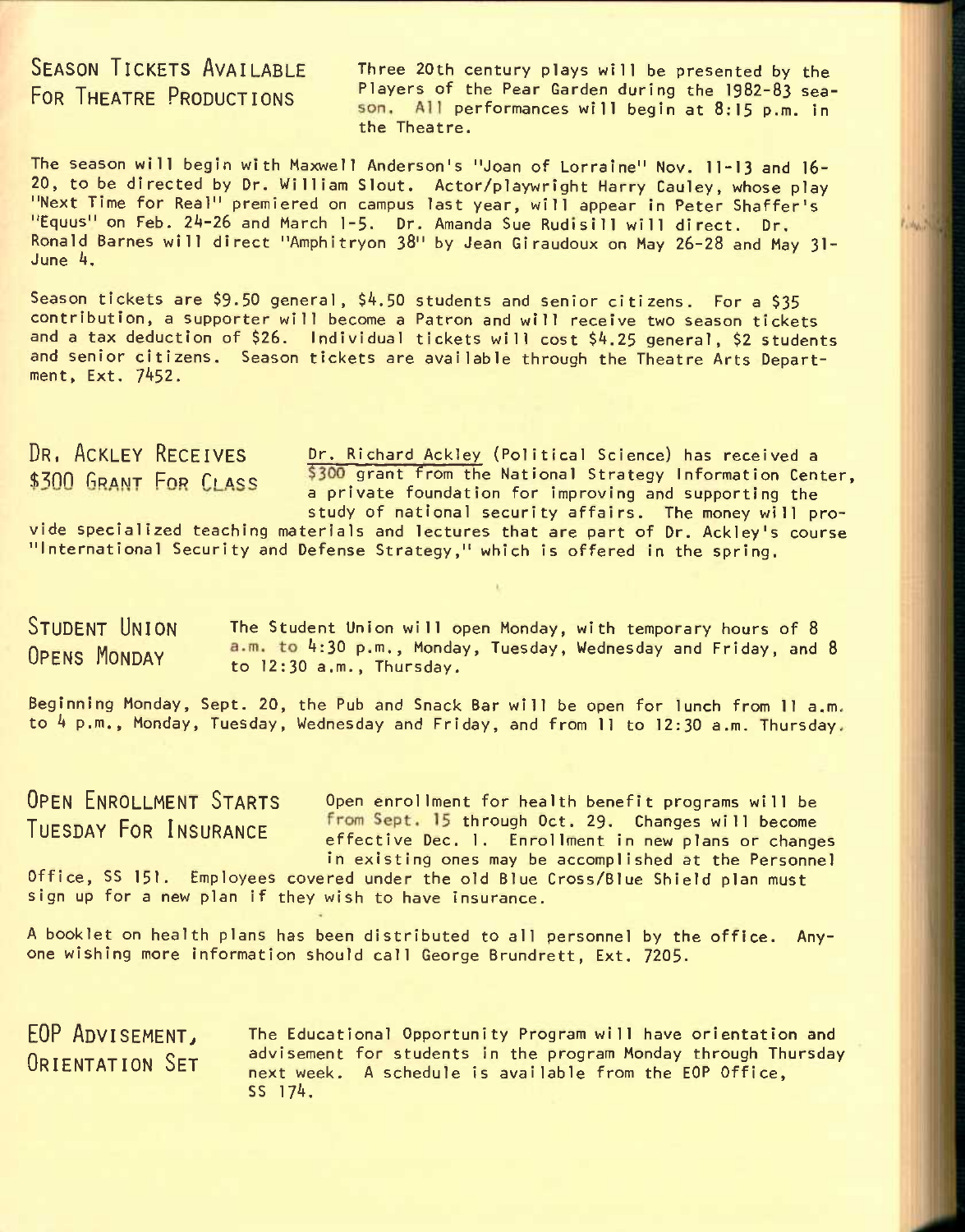NEW FACULTY JOIN COLLEGE The college welcomes 18 new faculty members and a senior assistant librarian. Three faculty members have received new positions. Listed below are their names, appointments, most recent positions, and new phone and room numbers.

Buckley B. Barrett, senior assistant librarian, Library; assistant librarian, Cal State, Dominguez Hills; Ext. 7320, PL 65.

Dr. Richard J. Sotting, associate professor, computer science; lecturer, Civil Service College, London, England; Ext. 7368, Bl 107.

Dr. Louise F. Burton, associate professor, education; associate professor, Talladega College, Ala.; Ext. 7583. PS 19D.

Grace M. Goodrich, lecturer, administration; financial analyst, Kacor Development, Rancho California and Temecula; Ext. 7700, SS 124A.

Ann Marie Hearn, assistant professor, administration; instructor, American International College, Mass.; Ext. 7715, AD l82.

Dr. Harold L. Hellenbrand, assistant professor, English; visiting assistant professor, Saint Lawrence University, N.Y.; Ext. 7^84, PL 206B.

Dr. Arturo Jurado, assistant professor, Spanish; visiting professor, University of Guadalajara, Mexico; Ext. 7A8l, PL 206A.

Dr. Jonathan D. Kent, lecturer, anthropology; archeologist. University of Missouri, St. Louis; Ext. 7283, SS 158.

Jung Liu, lecturer, computer science; graduate student. Southern Methodist University; Ext. 7653, Bl 29C.

Dr. Tracy K. Luster, lecturer, psychology; assistant professor, Claremont College; Ext. 7623, PL 522.

Lynne M. McMahon, lecturer, English; teaching fellow. University of Utah; Ext. 7693, PL 542.

Susan Meisenhelder, lecturer, English; part-time lecturer, Cal State, San Bernardino; Ext.  $7689,$  PL  $541.$ 

Dr. James S. Okon, assistant professor, mathematics; lecturer, Cal State, San Bernardino; Ext. 7367, Bl 106.

Dr. John M. Pfau, professor, history; president, Cal State, San Bernardino; Ext. 7622, PL 273.

Dr. Nabil Y. Razzouk, associate professor, administration; assistant professor, Andrews University, Mich.; Ext. 7718, SS I63.

Dr. Dan C. Rinne, assistant professor, mathematics; assistant professor. Metropolitan State College, Colo; Ext. 7388, Bl II8.

Sherod A. Santos, assistant professor, English; teaching fellow, University of Utah; Ext. 7480, PL 260.

Geoffrey A. Silver, assistant professor, economics; Instructor, University of Massachusetts; Ext. 7284, SS 135.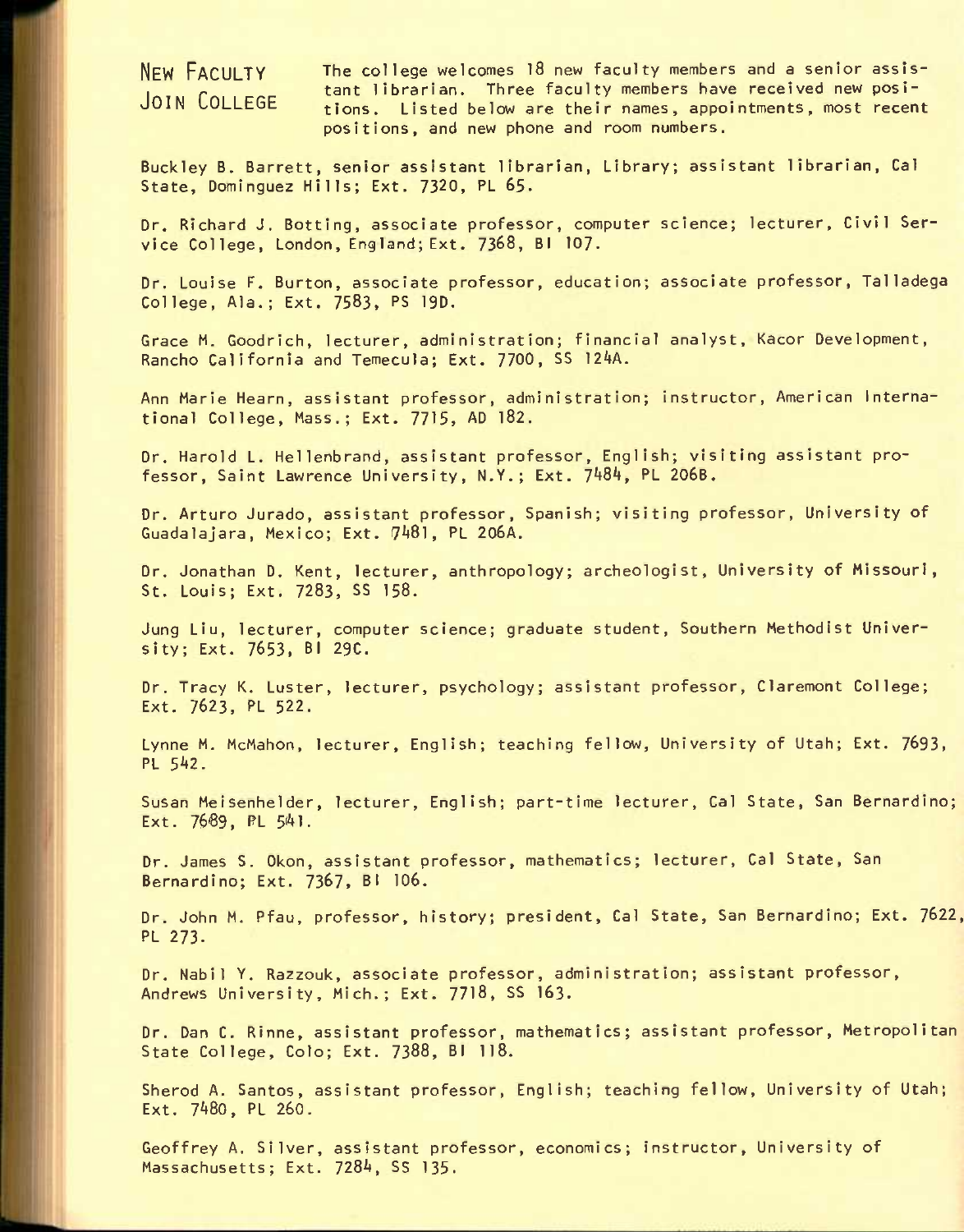NEW FACULTY (continued)

Michael Trubnick, assistant professor, administration; instructor, Cal Poly, Pomona and Cal Poly, San Luis Obispo; Ext. 7719, T 3B.

Dr. Jesse J.E. Turner, lecturer, mathematics; visiting assistant professor. University of Hawaii; Ext. 7392, Bl 27.

J. Paul Vicknair, assistant professor, mathematics; teaching assistant, Louisiana State University; Ext. 7381, Bl 307.

Michael G. Weiss, lecturer, psychology; pediatric clinical intern. University of Maryland Hospital; Ext. 7261, PS 115.

NOTEWORTHY Dr. Stuart Ellins (Psychology) testified during a federal hearing on the use of poison 1080 in the control of coyote predation. The hearing was sponsored by the Defenders of Wild Life in Washington, D.C., July 22.

Dr. Carol Goss (Political Science) will serve on the CSU Advisory Committee to the Foundation this academic year. She was appointed by the chair of the CSU Academic Senate.

Dr. Ralph Petrucci has been reappointed by Vice Chancellor Alex C. Sheriff to the Committee on Academic Planning and Program Review for a two-year period.

Dr. Judith Rymer (Education) will serve on the Educational Opportunity Program Advisory Committee, the Academic Program Improvement Advisory Committee, and the Fund for Innovation and Improvement in Education, committees of the CSU Ac ademic Senate, this school year. Dr. Rymer also is a member of the Education Policies Committee.

BOOKS Dr. Robert A. Blackey (History) has had his reference book Revolutions and Revolutionists: A Comprehensive Guide to the Literature published by ABC-Clio, Inc., of Santa Barbara.

Marty Bloomberg (Library) has received word that his book, Introduction to Technical Services, published by Libraries Unlimited, will be translated into Turkish by Hacettepe University, Ankara, Turkey.

Drs. A. Vivien Bull (French), Mireille 6. Rydell (French) and P. Richard Switzer (French) have their book Chacun A Son Gout: Traditional and Self-Paced Learning in French accepted for publication by the University Press of America.

ARTICLES An article by Dr. Ina Katz (SAIL) titled "The Substrata-Factor Theory of Reading: Differential Development of Subsystems Underlying Reading Comprehension in the First Year of Instruction" is included in the ERIC data base system by the Clearing House on Reading and Communication Skills. An abstract appeared in the July 1982 Issue of Resources In Education.

An article by Dr. Ansa Ojanlatva (Health Science and Human Ecology) titled "Factors Important in Teaching Controversial Issues" Is published in the September issue of Health Education.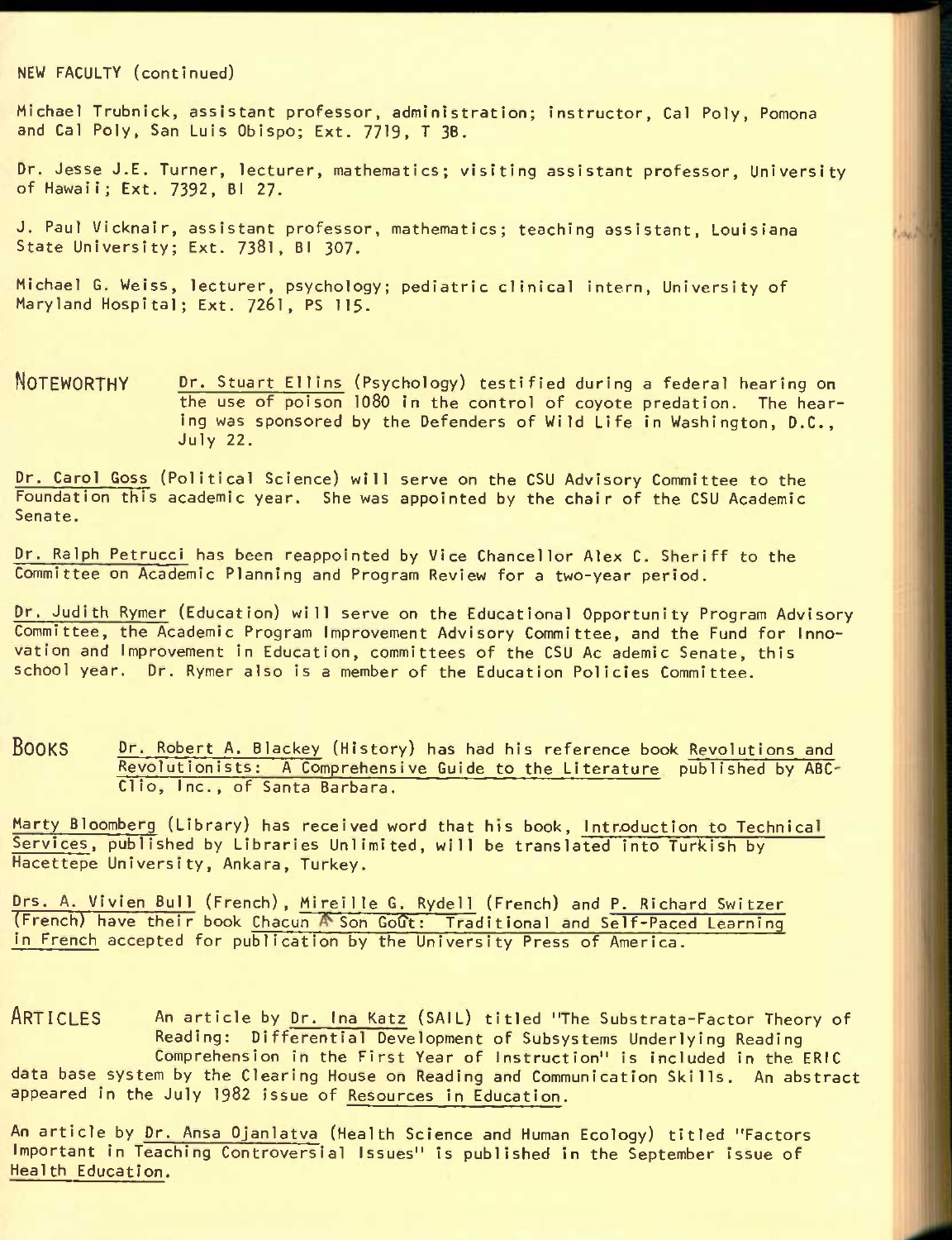CONGRATULATIONS The college community extends congratulations to Willie Ekaitis (Mail Services) and Lynne Adams, who were married Sept. 2 at the Hitching Post Wedding Chapel in Las Vegas. The couple will reside in Redlands.

Best wishes are extended to Gail Mitchell (Activities) on her marriage to Charles Dean Brewington Sept. 5 at the Courthouse in Las Vegas. The newlyweds will make their home in Yucaipa.

# PROFESSIONAL OPPORTUNITIES

(Further information is posted on the Faculty Senate bulletin board near AD **I69.)** 

Imperial Valley Campus, San Diego State--dean; apply by Nov. 1.

San Diego State--dean, College of Engineering; apply by Dec. 1.

Southeastern Massachusetts University--dean of faculty; apply by Oct. 1.

# EMPLOYMENT OPPORTUNITIES

(State positions contingent on funding availability.)

Instructional Computing Consultant I -- $$1654-$1989/mo.; full-time, permanent;$ available immediately. Apply by 2 p.m., Sept. 24.

### FOUNDATION PURCHASING

Student Affairs Trainee--\$7.72-\$8.41/ hr.; intermittent, temporary to June 30; available immediately. Apply by 2 p.m., Sept. 24.

### COMPUTER CENTER COMPUTER CENTER

Clerical Assistant IIA--\$5.95-\$7.01/ hr.; intermittent, on call to June 30; available immediately. Apply by 2 p.m., Sept. 17.

(not a state position) Clerical Assistant IlA—\$515.50-\$607-50/ mo.; half-time, temporary to June 30; available immediately. Apply by 2 p.m., Sept. 17. (amended posting)